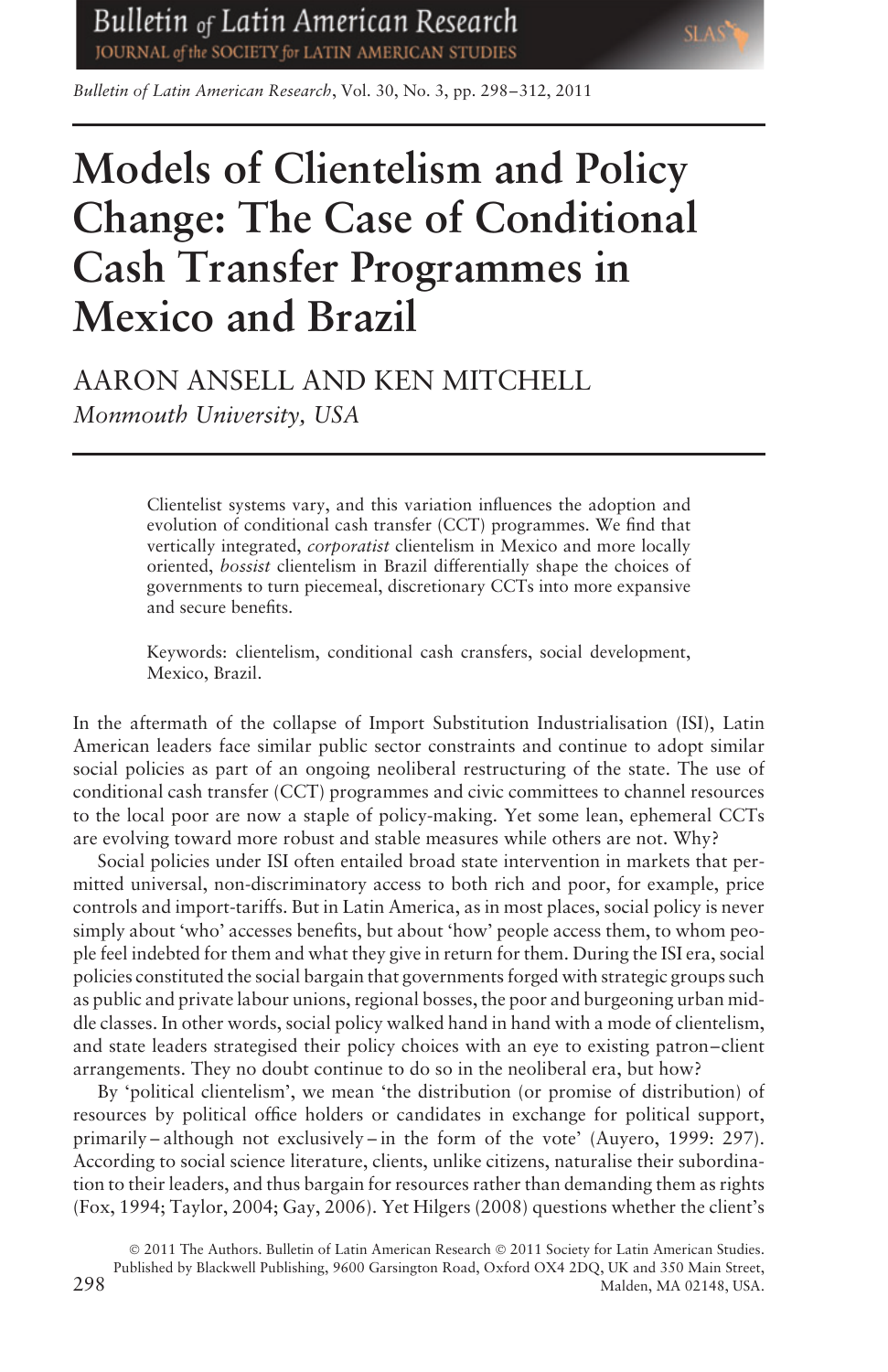experience of subordination is universal. Her study shows that clients who participate in the same bargaining process (public housing in Mexico City) can come away feeling both exploited and empowered. At a broader level, Kitschelt and Wilkinson (2007) differentiate national clientelist systems, categorising cases as more or less clientelistic according to a set of criteria, including the relative size of client groups and the extent to which the patrons' gifts to clients are contingent upon the clients' votes. We agree that a systemic level of analysis of clientelism offers the tools to explain the differences in policy introduced above; but systemic variation is not just a matter of 'more' or 'less' clientelism; there are various types of clientelism that are equally clientelistic.

All patron–client exchanges are subsumed within social pyramids comprised of dyadic reciprocities (Lande, 1977). The local patron is the client of a bigger fish, and ´ his client may also view that bigger fish as a potential patron. But which is the more important patron for common people? Which patron informs the client's thoughts? This question must be answered with regard to ISI clientelism in order to understand governments' strategies surrounding the transition to neoliberal social policies. This is the case because changing circuits of resource distribution could discredit patrons whose reciprocal exchanges with citizens legitimated the political system.

This article explores the possibility that variation in systems of ISI-era clientelism has an impact on the way governments undergo a transition to neoliberal social policies. In particular, we argue that two types of clientelism (*corporatism* and *bossism*) shape executive branch strategies regarding the timing and expansion of CCTs. We find evidence of this in the cases of Mexico and Brazil. Our first case study focuses on the Mexican transition from the ISI-era food policy, coordinated through the National Food Agency (Conasupo), to CCTs as part of the Progresa programme; the second analyses CCT emergence in Brazil, including the Food Card and Family Stipend programmes. We end by speculating about how our two types of clientelism might influence the choice of governments to turn discretionary social handouts into more stable and far-reaching policies. This article incorporates fieldwork and archival work in Mexico City and northeast Brazil, and interviews (between 1996 and 2006) with local politicians, public sector administrators, civil society actors (unions and private firms) and individual beneficiaries, as well as neoliberal reform architects in Brazil and Mexico.

While Brazil has never had a large-scale ISI-era food distribution policy like Mexico's we have selected these two countries to compare for four reasons: (a) Brazil (at least in the northeast) and Mexico (in the context of Conasupo) epitomise our two idealtypes of clientelism; (b) Mexico's neoliberal social policy package would later guide Brazilian policy-makers towards CCTs, local development projects and municipal civic committees; (c) reforming executives in both countries used neoliberal policy innovations as tools to undermine the erstwhile modes of clientelism of their respective countries; and (d), despite the above similarities, today these CCT programmes are expanding rapidly in Brazil but not in Mexico. Our two categories of clientelism help us to account for different CCT performance.

# **Two Ideal Types of Clientelism: Corporatism and Bossism**

A foundational scholarship dealing with the transformation of clientelist systems posits that modernisation links local patron-figures to emerging state institutions (Lemarchand and Legg, 1972; Eisenstadt, 1973). Thus, clientelism during the ISI era 'adapted very well to inclusionary party-politics through its vast party machine anchored in the poor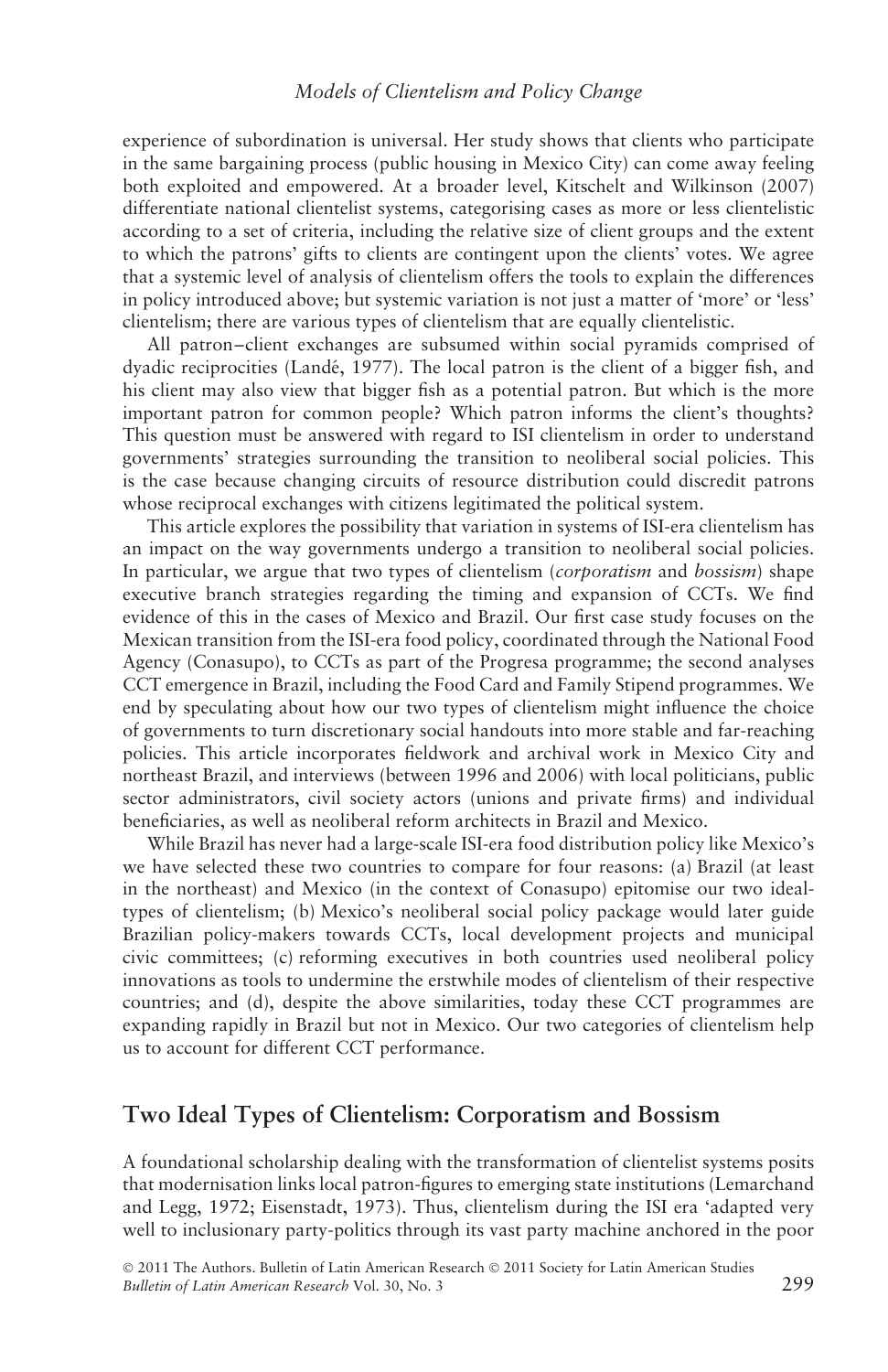barrios and trade unions' (Taylor, 2004: 220). This is consistent with understandings of twentieth-century populism that claim that charismatic figures (Peron, Vargas, etc.) used new media technologies to project their personal selves into the minds of urban masses more accustomed to face-to-face patronage. This remote personalism arguably facilitated a far less personal attachment of poor people to a political party, a union conglomerate and, ultimately, to the state. This is the corporatist type of clientelism.

Corporatist vertical alliances do not preclude more personal hierarchies at the barrio or local union level (Auyero, 1999). On the contrary, they entail the seamless nesting of local patrons within the larger corporate state. However, these local figures are not the primary patrons structuring common people's relationship to the political order; they are the gatekeepers whom larger institutions authorise to make small-scale decisions on behalf of those institutions. In its ideal-typical form, commoners view the state as their main benefactor, and hold it accountable for resource distribution.

At the opposite end of the continuum are clientelist polities in which common people care little about the world outside their face-to-face community, and prioritise their political exchange efforts on the local mayors, aldermen or landowners. We refer to this as bossism. Even if common people know that the goods that the local boss gives them originate from outside (state or federal) institutions, it is the local boss who, in Lucy Taylor's (2004) words, 'informs the client's thoughts' (p. 215). The client believes that the boss both actively procured these resources from higher-ups, and that the boss selected him or her (as opposed to others) to personally receive them. The client believes that without the boss's intervention on his or her behalf, he or she would have nothing. Thus, when resource streams dry up, the local boss, not the state, is held responsible.

Mechanisms of exchange for bossism and corporatism differ. Bossism tends to emerge under fragmented multi-party competition at both the local and national levels; corporatism, at its most extreme, develops under a hegemonic party, or, at least, limited electoral competition. Partisan loyalty and dissent within bossism tend to be intimate. People are primarily loyal to individuals, and only secondarily to party organisation. The language of loyalty in a bossist system is often one of friendship and kinship, and kinship ties such as godparentage, in-law relations, and actual consanguinity bind patrons and clients to one another. In addition to the organisational resources from above that local bosses channel to their clients, bosses also earn people's loyalties through car-rides, favourable intervention with police and judges, invitations to family meals and purchase of medicines. The client's currency consists of the municipal vote, participation in local rituals of largesse, favours given to the boss's other clients and the celebration of the patron's person upon his arrival at social events. On the other hand, common people in corporatist systems tend to be loyal primarily to nationally integrated institutions (parties and bureaucracies), and only secondarily to local individuals who lead national institutions. The corporate patron (a vertically integrated party or bureaucratic organisation) earns loyalty through the dispensation of organisational resources (union benefits, cheap food programmes, infrastructure) to people who express loyalty to the larger institution. Clients express loyalty to national institutions by purchase of their branded commodities, by attendance at their strikes and rallies, and by turning a blind eye to their corruption. These actions occur locally and may include deference to local figures, but symbolically construct their patron as a national entity. Thus, kinship relations are not the primary idiom binding clients and patrons in corporatist systems, even though local kinship relations could draw people into larger national institutions.

The reason that electoral competition shapes the formation of these two types of clientelism is that more stable national authority discourages local leaders from

© 2011 The Authors. Bulletin of Latin American Research © 2011 Society for Latin American Studies 300 *Bulletin of Latin American Research* Vol. 30, No. 3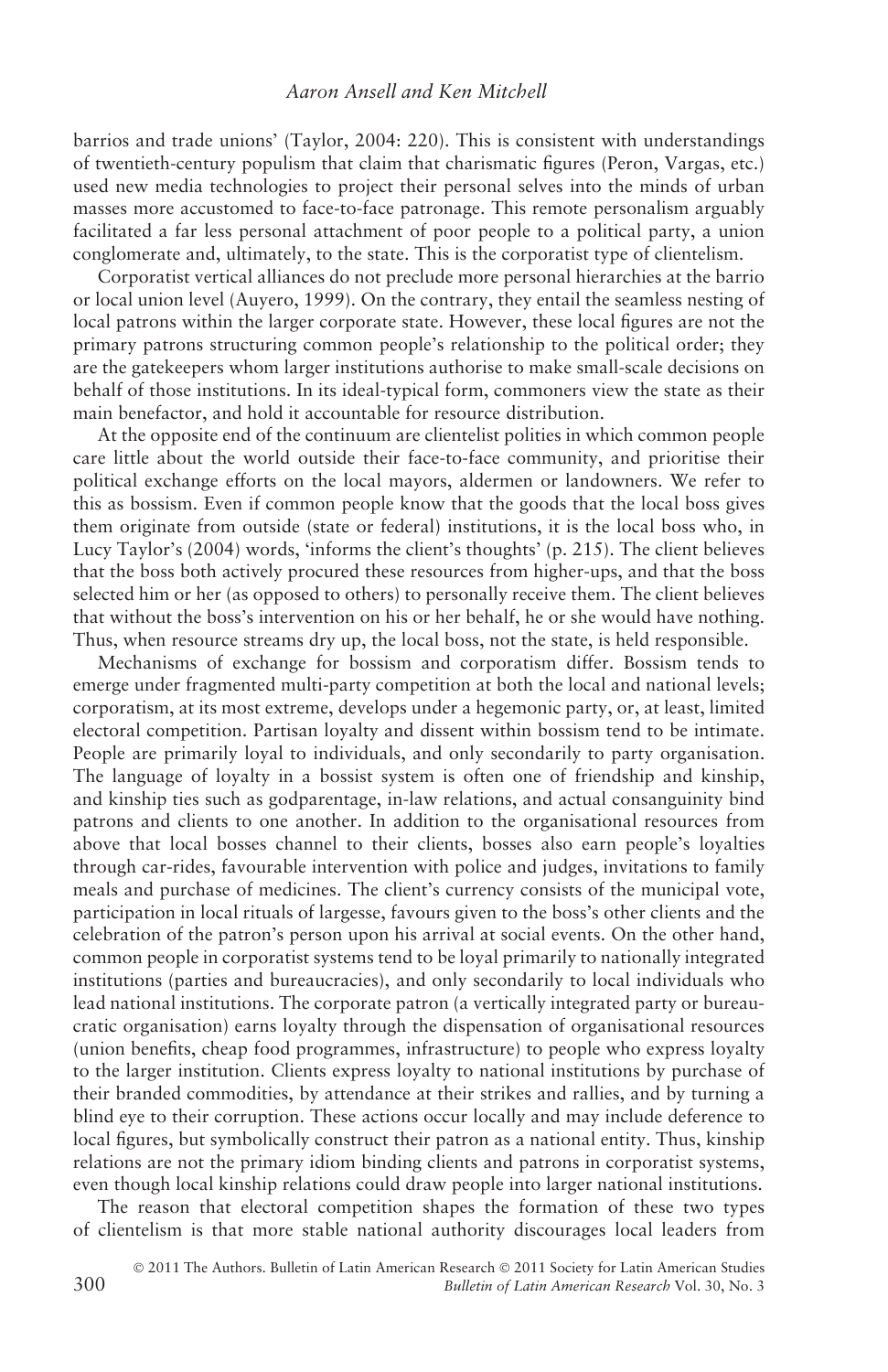challenging the ruling party because they have few other options for support at the national level. Thus, in a hegemonic-party state local patrons want to depict themselves as the ideal representatives of the party or bureaucracy that monopolises resources. In so doing, the local patron reinforces commoners' identifications with these larger institutions. Some multi-party states in which social services are continually identified with a particular party (e.g. Peronism in Argentina) offer a slightly milder form of corporatist clientelism. However, when national parties begin to compete for branding rights, local patrons may assume some independence from the national institutions.

A bossist system is likely to emerge when different parties circulate in and out of power at the national level, because local patrons can play various national allies off against one another. Alteration of national parties and bureaucratic leaders make local patrons more constant figures than are national institutions. Even when local bosses compete to represent whichever party holds power, they have little incentive to remain loyal to that party when it is defeated (Leal, [1949] 1977). Thus, the boss's relation to the central authority is that of a wily trickster, always flexible, and always ready to switch his or her party affiliation. As such, the commoner attaches himself or herself to the local boss, trusting that this person will navigate the turbulent waters of national party politics.

These two categories are polar 'ideal types' intended to accentuate graded differences in state–society reciprocal exchanges. As 'ideal types', these categories are not meant to grasp the subtleties of each country in which there are spatial and temporal variations with respect to the many gradations possible along this continuum. For example, the Mexican case study below explores resource circuits that link the state to urban households (largely in and around Mexico City). This does not discount the significance of rural bosses or caciques in Mexico, either during ISI or today (Knight and Pansters, 2005). Similarly, our Brazilian case study focuses on the dynamics of bossist clientelism in the northeastern region, where mayors are the key patrons (Ames, 2002; Samuels, 2002; Gay, 2006). Other clientelist systems and circumstances prevail across Brazil. Yet put into the context of the transition from ISI to neoliberal social policies, the above difference between these two forms of clientelism help to illuminate the different challenges and advantages for executive policy reformers.

# **Corporatist Clientelism and Policy Change in Mexico**

Affordable food constitutes a clientelistic resource circuit linking the Mexican state to strategic sectors of society. Cheap food during the ISI era, a time of hegemonic party rule under the Institutional Revolution Party (PRI), consisted of expensive universal price controls and less expensive direct food handouts run by the National Food Company which existed from 1961–1997. By 1989, neoliberal policy-making lifted price controls and narrowed clientelist exchange to Conasupo handouts and new presidential-identified CCT schemes. In 1997, a specific CCT, Progresa, *officially* replaced Conasupo; yet, less policy innovation transpired here, as important Conasupo handouts shifted to the Social Development Ministry (Sedesol).

The case study below uses Conasupo termination as a way to illuminate how corporatist clientelism influenced CCT adoption. The path to this pivotal juncture, the consequences for state–society relations and for corporatist clientelism, and the circumstances that surround post-Conasupo policies, are not well understood. Why did a PRI (not an opposition) president terminate a corporatist institution that had benefited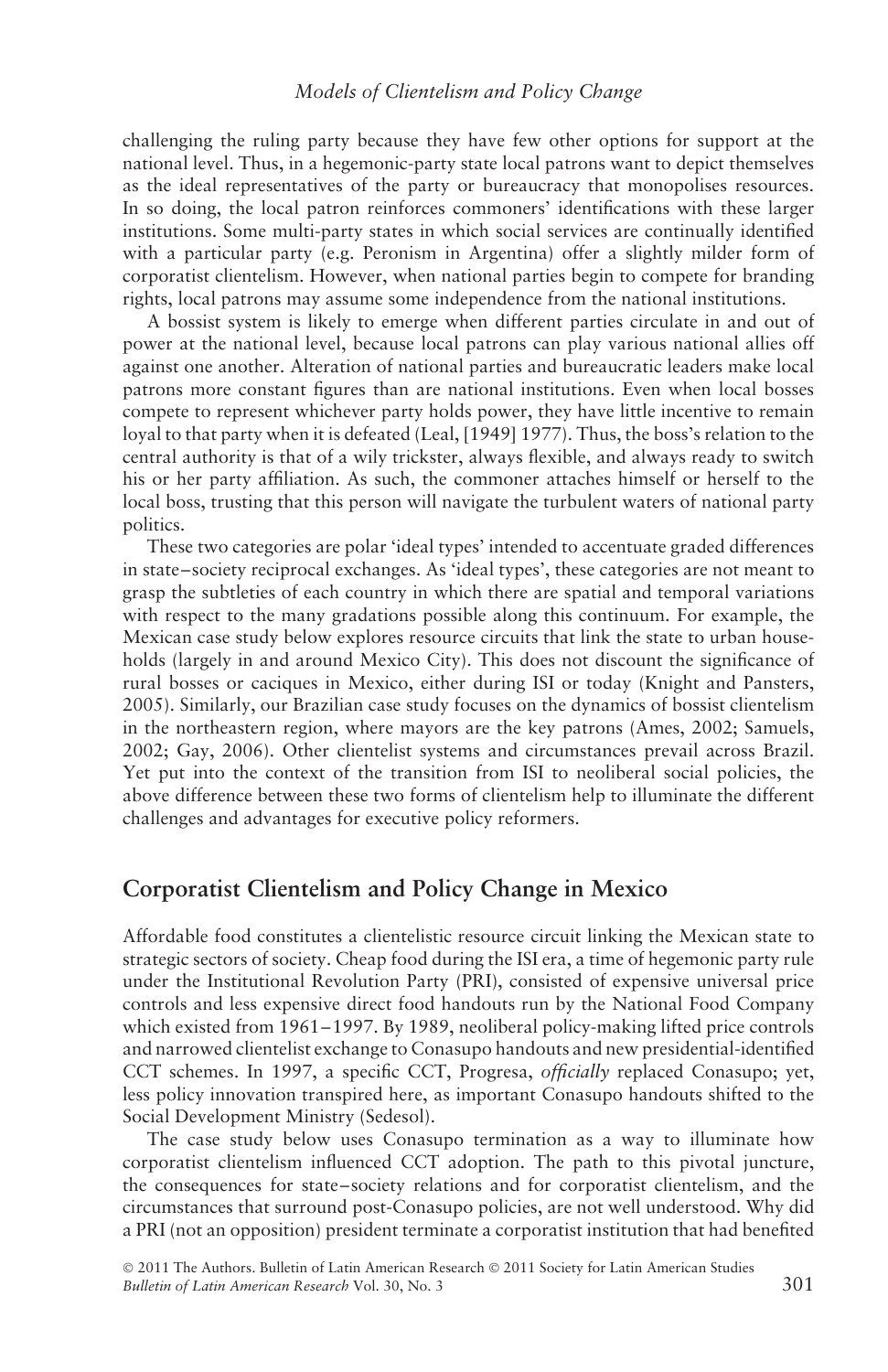#### *Aaron Ansell and Ken Mitchell*

the party politically? Indeed, the president and the PRI suffered electorally – axing Conasupo supported the left-centre campaign against the PRI, leading to the opposition's watershed mayoral victory in Mexico City in 1997.

Why have opposition presidents since 2000 maintained PRI policies from the 1990s? Conasupo became an arena for intra-PRI power contestation. Axing Conasupo shifted power away from a corporatist bureaucracy, inseparably intertwined with the durable PRI, and towards the constitutionally term-limited president. In part, this outcome altered popular perceptions about who was the patron when it came to consumer subsidies. Scrapping Conasupo and placing consumer subsidies under tight executive (not corporatist partisan) control after 1997 recalibrated state resource distribution in a way that reflected Mexico's political shift from a hegemonic party system to a party system in which three parties compete nationally. It is the legacy of corporatist clientelism that helps explain why opposition presidents since 2000 have maintained old PRI policies (and why future presidents are apt do the same).

# *Phase 1: The Rise of Corporatist Policy*

The Wheat Market Regulation Committee (1937–1938) formalised previously ad hoc state food programmes designed to combat price speculation and political instability in Mexico City. Explosive population growth in Mexico City led the state to centralise various food programmes under Conasupo in 1961. Legendary *priista* Carlos Hank Gonzalez ran Conasupo from 1965 to 1968 and promised Conasupo supermarkets in ´ every neighbourhood in and around Mexico City. Surveys of these burgeoning communities during this period suggest that he delivered as promised, as 70 per cent of households received Conasupo food (Cornelius, 1975).

Consumer food subsidies created three advantages for the PRI. First, consumer price controls for food boosted the PRI's 'revolutionary credentials' and defused leftist partisan challenges. Second, direct Conasupo food handouts lubricated PRI corporatist relations between its National Peasant Confederation (CNC), its National Confederation of Popular Organisations (CNOP), and its Confederation of Mexican Workers (CTM). Conasupo's nation-wide food outlets operated via three main programmes: (a) the Rural Supply Programme, co-administered with the CNC; (b) the Popular Urban Programme, co-administered with the CNOP; and (c) the Union Store Programme, coadministered with the CTM (Diconsa, 1985; Conasupo, 1988). Conasupo's daily milk programme (Liconsa) cultivated strong ties to the CNOP's popular urban-based groups. Conasupo's annual open forum with 'housewives' brought together CNOP leaders of local barrio groups to discuss local Conasupo operations. State patronage (and public sector jobs) formed the incentive structure of the hegemonic political system, and, with food subsidies, political negotiations (or *concertación*) between Conasupo and the PRI's corporatist branches determined the location and supply of food stores. Thousands of *concertacion´* agreements took place at the start of each new six-year presidential term in a ritual whereby PRI corporate leaders pledged support to a new PRI president in return for continued and additional Conasupo resources.

Third, food policy permitted clientelistic arrangements outside of formal corporatist branches. On the one hand, Conasupo carrots helped to co-opt independent popular neighbourhood organisations around Mexico City, as occurred in the wake of the disputed 1988 presidential contest. On the other hand, Conasupo's vast distribution infrastructure required thousands of *concertacion´* pacts with private food suppliers and other intermediary service providers.

© 2011 The Authors. Bulletin of Latin American Research © 2011 Society for Latin American Studies 302 *Bulletin of Latin American Research* Vol. 30, No. 3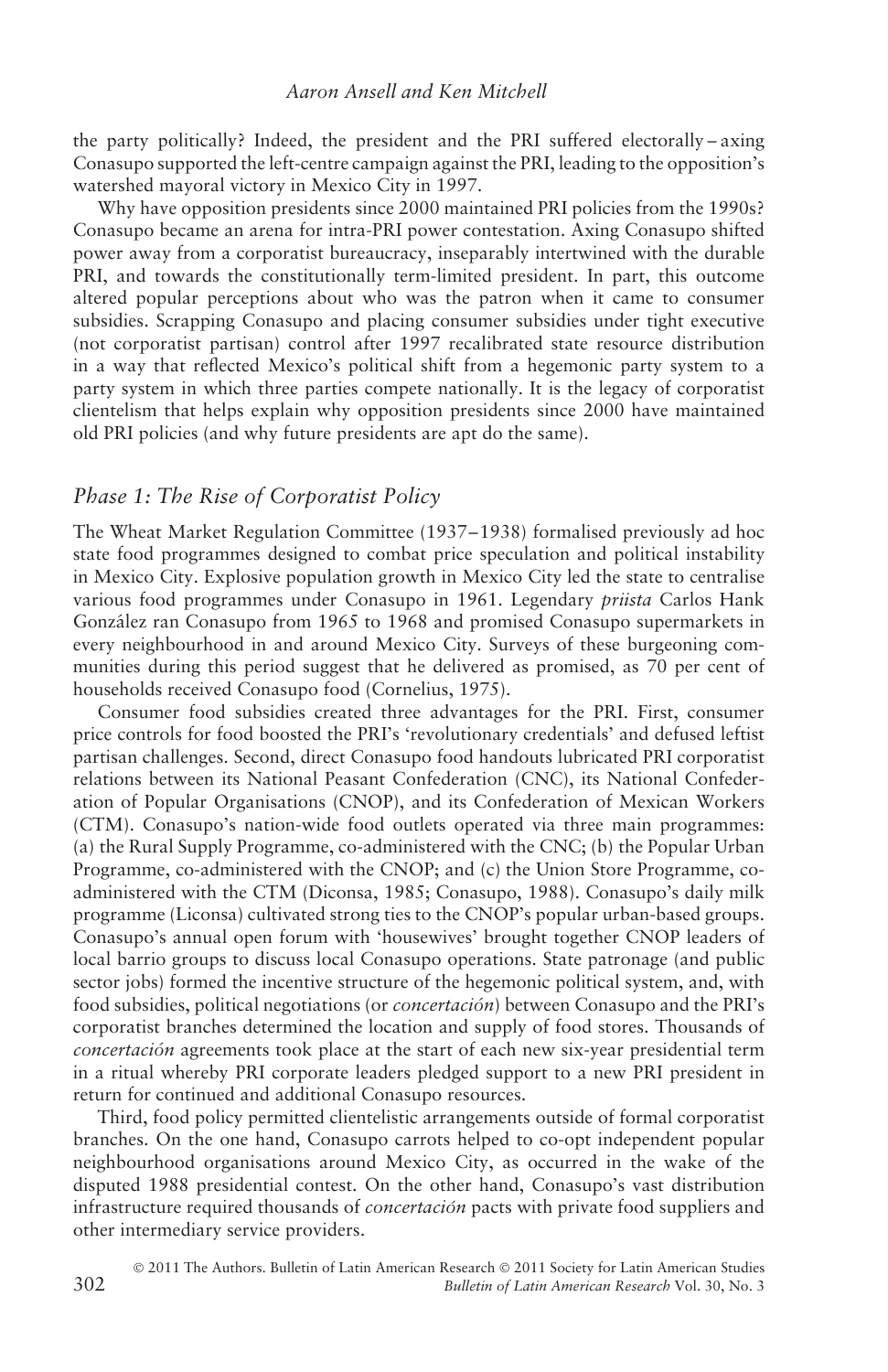# *Phase 2: Crisis of Corporatist Policy during 1980s*

Oil wealth inflated consumer food subsidies in the 1970s and collapsing oil prices did the opposite in the 1980s. Price controls stopped as part of structural adjustment, except for tortillas, rice, beans and milk – these would be discontinued later. However, Conasupo handouts to corporatist branches continued to the point where, during the 1980s Debt Crisis, only PEMEX surpassed Conasupo's budget (*Gobierno Mexicano*, 1988: statistical annex). Reflecting the traditional corporatist focus on Mexico City, as late as 1988, it accounted for 70 per cent of state food subsidies (Conasupo, 1995).

Initial austerity during the 1980s elicited the first official programmes to target food subsides to 'only the neediest households' (Salinas, 1988). Raúl Salinas, brother of Mexican president Carlos Salinas (1988–1994), oversaw this policy shift in his capacity as director of Diconsa (1982–1988). Initial targeting furnished additional resources to corporatist branches, part of anti-inflationary pacts. For example, the three primary beneficiaries of a pilot programme that targeted credit at Diconsa stores were the National Sugar Workers' Union, the State Rural Bank Workers Union and the Coffee Workers Union of Nayarit (Salinas, 1988). By the time of the Salinas administration, then, universal access to subsidised food had largely stopped, while corporatist and targeted handouts continued, although not necessarily under the same operational arrangements that prevailed during the ISI-era.

# *Phase 3: Corporatist Clientelism and Policy Change in the 1990s*

Under the PRI administrations of Salinas (1988–1994) and Zedillo (1994–2000), Conasupo concurrently expanded (handouts grew) and shrunk (processing plants and large urban stores were privatised) before being abruptly terminated in 1997. Traditional PRI supporters broke ranks and voted for the left-centre opposition in 1988, prompting Salinas to reorganise social sector policy via his vast National Solidarity Programme (Solidarity). Solidarity created local solidarity committees (150,000 of them by 1994). These grassroots groups, comprised of locally elected residents from poor communities, directly communicated local demands for public services and resources (including for Conasupo infrastructure) to the executive branch. In terms of food subsidies, solidarity committees bypassed traditional PRI corporatism, marking a first phase toward the conversion of subsidised food to cash transfers as the main currency of state clientelism. These committees centralised cash transfers under tight executive control, and linked food handouts (a small portion of the budget) more to the president than to Conasupo.

The Solidarity literature often misrepresents Conasupo operations under Salinas. Salinas in effect constructed parallel exchange structures for Conasupo resources. For example, under Salinas and Zedillo (prior to 1997), the executive branch signed Conasupo *concertacion´* agreements for Liconsa and Diconsa infrastructure with both PRI corporatist branches and the non-corporatist solidarity committees. The Solidarity literature focuses on the latter and overlooks the former. Overall, Conasupo food handouts under Salinas amounted to a 'positive sum' rather than a 'zero-sum' policy innovation.

Signing corporatist *concertacion´* pacts did not preclude efforts to reform Conasupo. Salinas's Conasupo Modernisation Plan of 1989 sought to balance old and new exchange relationships (Conasupo, 1994). Overall, it aimed to deliver food to half of the Mexican population. Targeted distribution grew during the Salinas term; in fact, it almost doubled in the months prior to the mid-term election in 1991. Funds for this expansion came in large part from privatising Conasupo's powdered milk reconstitution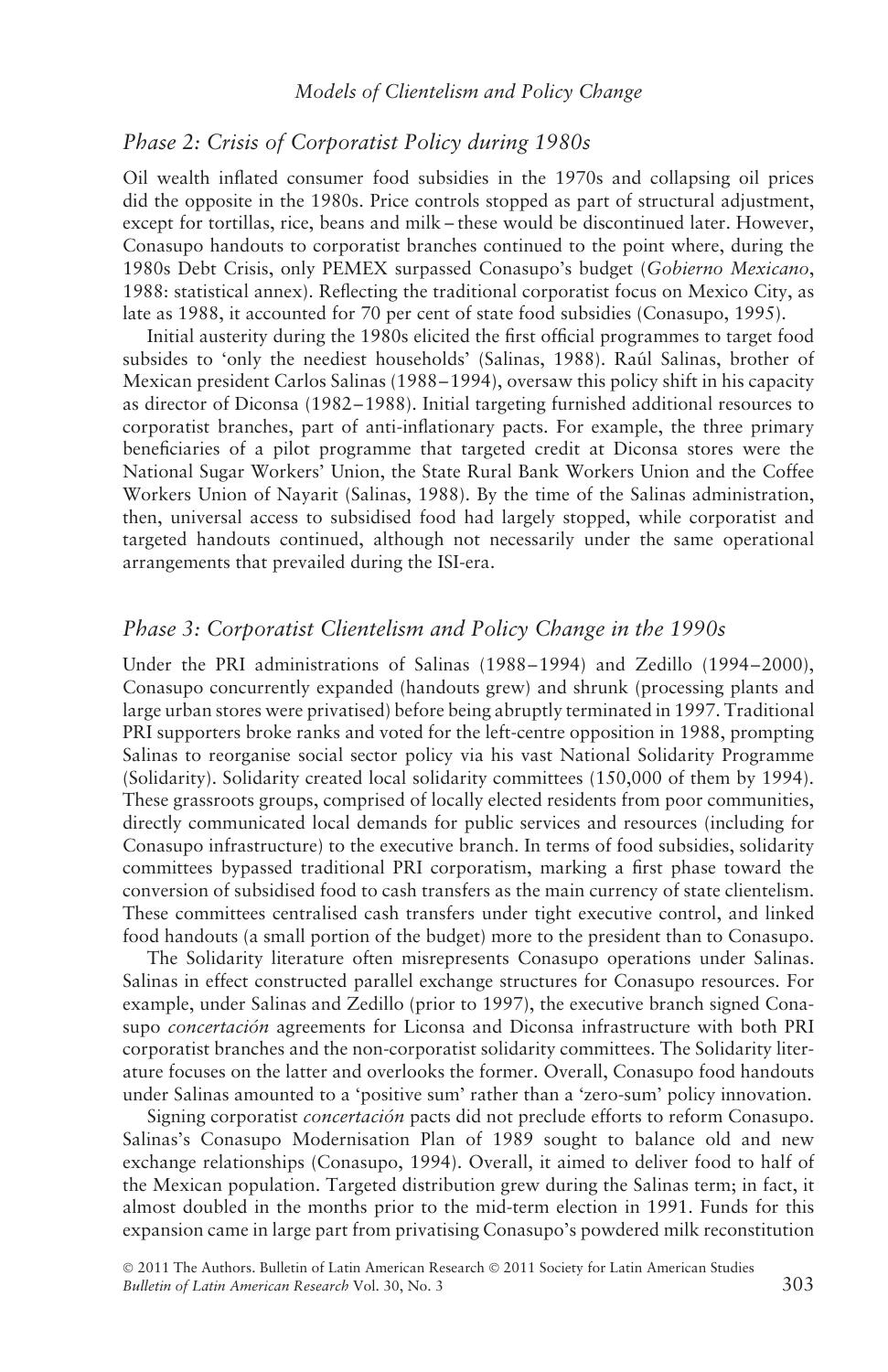facilities, flour mills and cooking oil plants (to private sector PRI supporters) – a political 'win–win' situation (Conasupo, 1992).

After the 1991 mid-term election restored PRI dominance (left-centre opposition percentage of the national vote fell from 29.6 in 1988 to 8.9 in 1991), Salinas engineered another assault on corporatist food policy by ordering the first independent verification of Conasupo operations (Conasupo, 1993). Verification followed earlier moves by Salinas in the form of solidarity committees. The verification pilot took place in the PRI stronghold of Colima – Conasupo acknowledged that it would be too difficult to verify in Mexico City (Conasupo, 1993). Findings pointed to a high leakage rate and a significant middle-income bias. Subsequently, Salinas contracted private-sector firms (unheard of previously) to clean up and monitor Conasupo operations *outside* Mexico City. By 1994, leakage rates outside Mexico City dropped, and the rural poor received a larger percentage of Conasupo handouts, in part due to Salinas's closing of all large urban Conasupo supermarkets, long a perk for middle-income Mexico City residents (Conasupo, 1994). Mexico City's share of Conasupo tortilla subsidies dropped from 43 per cent in 1990 to 10 per cent in 1994 (Conasupo, 1995).

The initial PRI candidate for president in 1994 was Luis Donaldo Colosio, the solidarity director under Salinas. Colosio was assassinated on the campaign trail and replaced by Ernesto Zedillo (Colosio's campaign manager), who campaigned on and indeed continued President Salinas's parallel exchange arrangements involving Conasupo and solidarity committees, as well as the associated verification policies. However, the Solidarity brand that loomed large in the autumn of 1994 turned toxic after the December 1994 peso crisis and the ensuing corruption scandals of President Salinas and his brother. In 1997, the Progresa programme officially replaced Conasupo and Solidarity (disbanding the solidarity committees), a knee-jerk attempt to turn the page on the Salinas years prior to the 1997 mid-term election. Progresa, soon inseparable from President Zedillo, quickly expanded a Conasupo CCT pilot scheme (PASE) from the state of Campeche that provided small-cash payments to poor mothers who kept their children in school and kept regular medical visits.

Liconsa and Diconsa continued via *concertacion´* agreements with PRI corporatist branches, albeit under the auspices of Sedesol; yet Progresa began a new phase in executive-community exchange arrangements – a further progression from corporatist exchanges to executive–local committee exchanges to (under Progresa) executive–family exchanges. Under Progresa, Sedesol interviewed (i.e. carried out a socio-economic survey of) families directly. Hegemonic party rule and PRI corporatist food policy did collapse, although the corporatist legacy continues to shape consumer subsidy policies. The 1997 mid-term election ended PRI control over Mexico City. The mayor from the left-centre Party of the Democratic Revolution (PRD) quickly started a PRD milk programme (with its colours on milk cartons) to compete with the traditional PRI Liconsa programme.

In 2000, PRI corporatism collapsed in full as the right-centre National Action Party's (PAN) Vicente Fox captured the presidency. A firm break in terms of political exchange relationships oversimplifies recent circumstances. Liconsa and Diconsa food stores continue to expand, although traditional arrangements with the PRI's CTM, CNC and CNOP stopped after 2000. Interestingly, President Fox's community-based Diconsa rural committees and councils harked back to the days of the PRI's solidarity committees. He turned Diconsa into a public–private partnership; yet, the announcement in January 2005 that the Diconsa food stores (over 22,000) would no longer purchase imported food, rekindles a familiar populist (non-neoliberal) logic (*El Economista*, 12 January

© 2011 The Authors. Bulletin of Latin American Research © 2011 Society for Latin American Studies 304 *Bulletin of Latin American Research* Vol. 30, No. 3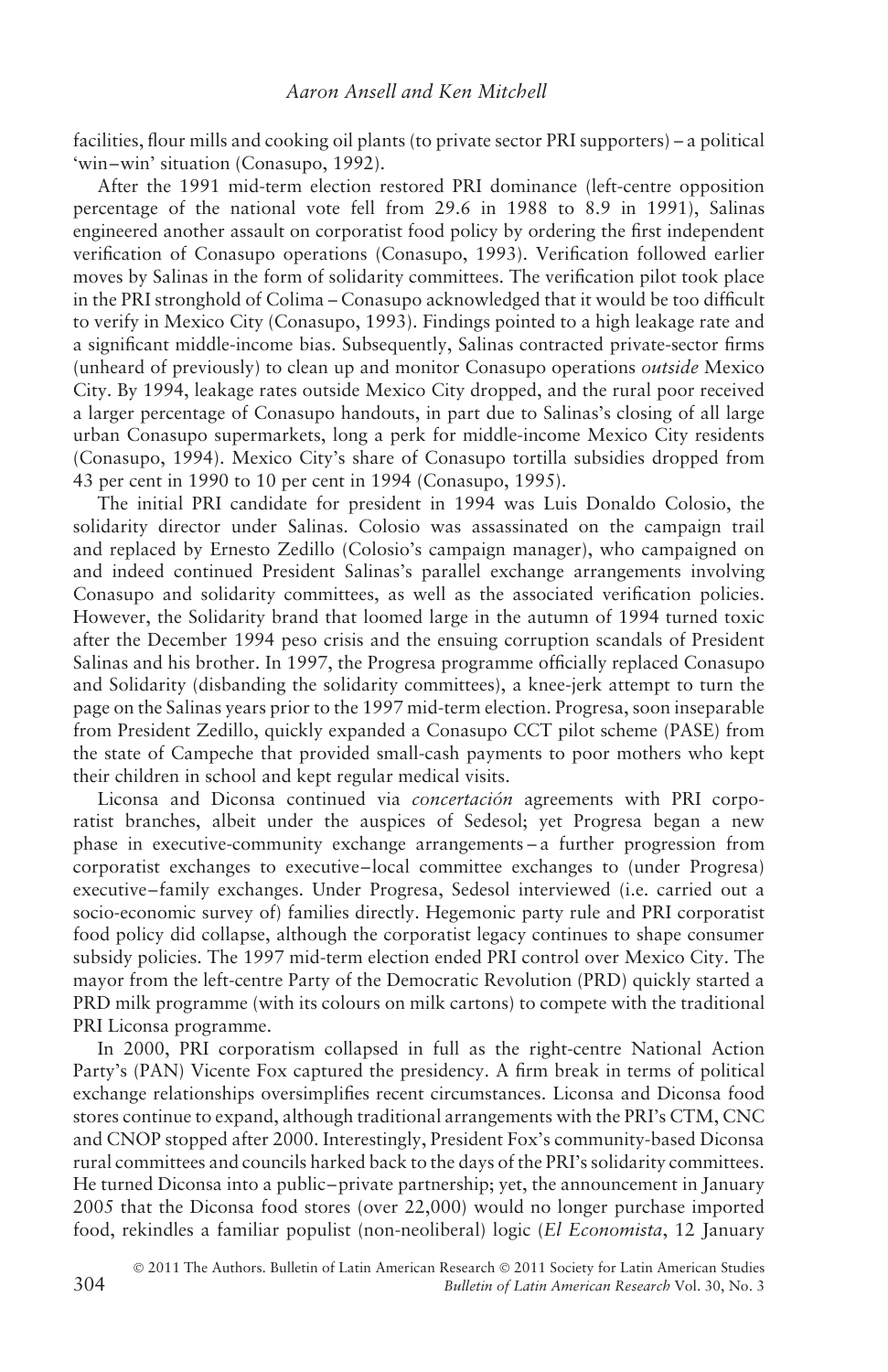2005). In an ironic twist, Heladio Ramírez, leader of the PRI's CNC, called for this move back in June 2003! Fox also expanded Progresa and renamed it Opportunities. Opportunities and Fox (not the PAN) soon became inseparable, much as past policy was inseparable from PRI presidents. Again, the challenge in Mexico's increasingly electorally competitive policy context appears to relate back to the corporatist legacy of tying resource circuits to the president and not his (or another) party, his successor, or a neutral public sector.

For the purpose of comparison, we draw attention to two aspects of the Mexican case relayed above. First, no time lag occurred between the Mexican government's termination of ISI policy and the initiation of CCTs. The one was phased out as the other was phased in. Second, the government used civic committees for policy selection. The goal was to shift the beneficiaries' perceptions from universal food benefits ('price controls') to cash transfers, and to reorient local people's sense of their patron away from the national corporatist institution (Conasupo) and towards the figure of the executive. The Brazilian case discussed below shows some contrasts with these two points that we believe are related to differences in the type of clientelism predominant there.

# **Bossist Clientelsm and Policy Change in Brazil**

Brazilian ISI social policy arose sporadically during the New State (1930–1945), populist era (1945–1964) and military dictatorship (1964–1985) in order to facilitate urbanisation, and to reduce the political challenge that came from the concentration of poor people in the cities. Popular restaurants, food distribution programs and school lunches reduced the cost of labour to employers and inculcated worker loyalties to the state and to a few large labour parties (L'Abbate, 1989). In the countryside, ISI policies including government intervention in food prices, agricultural subsidies, rural credit, tariffs on food imports and development projects from para-state enterprises supported rural workers. But Brazil never developed a single, national food distribution programme that endured for decades like Mexico's Conasupo. Hyperinflation during the 1980s eviscerated many of these programmes, as did the neoliberal reforms of the 1990s. The decade saw a contraction of rural credit, the termination of the para-statal Superintendency for the Development of the Northeast, rising interest rates, the freezing of rural pensions, decreased spending on basic healthcare, sanitation and education, the termination of government price-setting and the opening of trade barriers to foreign agricultural companies (Helfand and Rezende, 2001; Novelli and Galvão, 2004). While these rollbacks had occurred throughout the decade, it was only in 1999 that the federal government, under Cardoso, initiated CCTs to ameliorate the damage these measures had done to the poor.

Having stabilised Brazil's spiralling currency crisis in 1992, President Cardoso, a neoliberal technocrat, began experimenting with targeted cash grants in his second term (1998–2002). School Grant, Income Grant and Gas Aid – all launched between 1999 and 2001 – gave cash to a limited number of poor families under certain conditions. Under School Grant, for instance, families received a certain amount of money per child, provided that the child attended school (similar to Mexico's Progresa programme).

When Cardoso began implementing cash transfer programmes, he knew that local mayors would mediate the distribution of these resources. Rather than confront them head-on, his administration shaped the way that they would effect this mediation. Cardoso mandated the formation of municipal civic councils for each programme,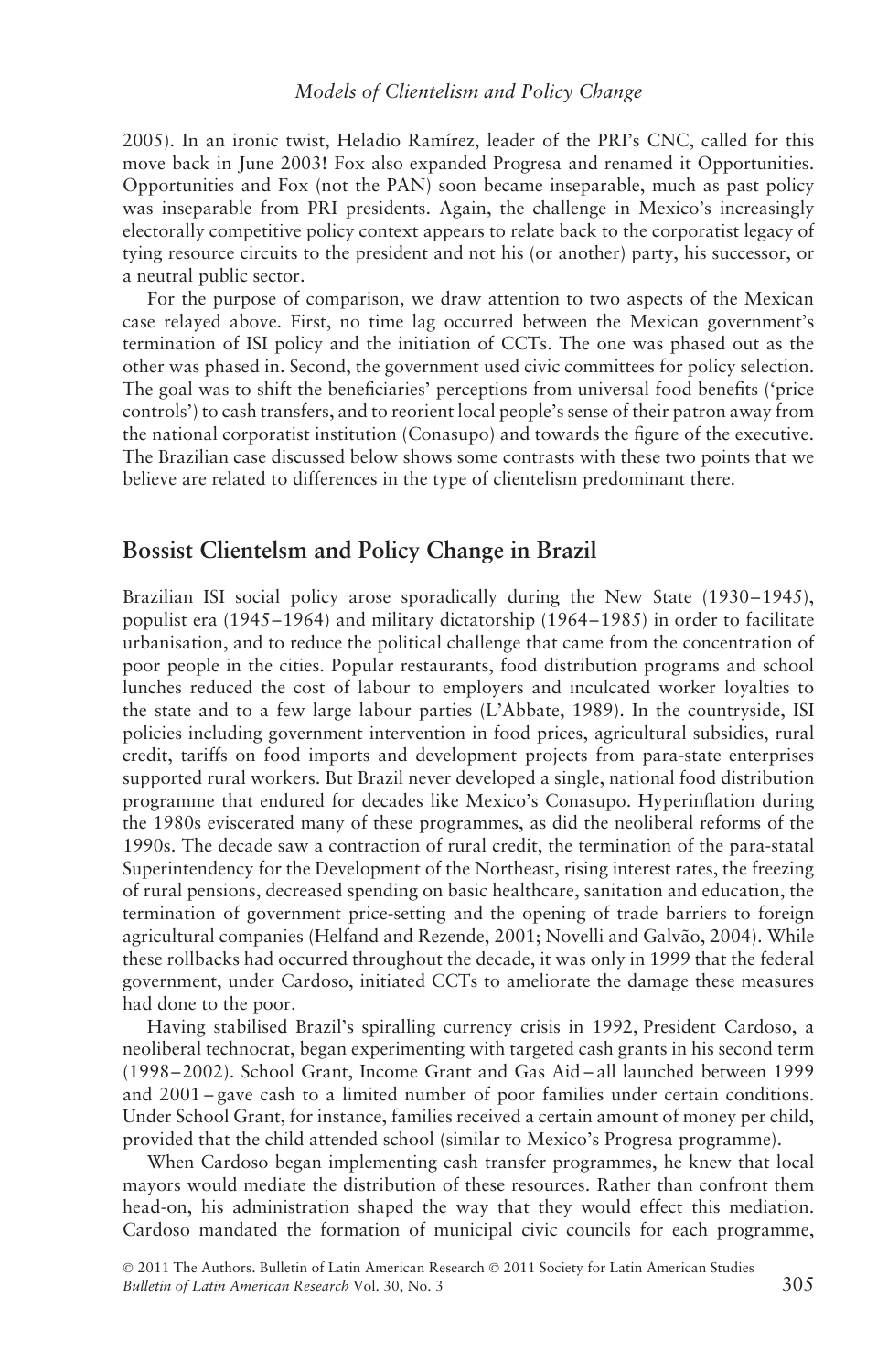whose members were handpicked by the mayor. These councils enrolled poor people in a national list called the Unified Registry, which housed demographic data about these families that the federal government used to determine eligibility for the grants (Hall, 2006).

Cardoso's grants did little to improve the success of his Brazilian Social Democratic Party (PSDB) in the 2000 municipal elections. Maybe it was too soon for the young programmes to make their impact; maybe mayors from opposing parties co-opted them effectively. Either way, the PSDB made only very small electoral gains (Fleischer, 2002: 90). And by this time, Brazilians were feeling the pains that come with privatisation and new currency problems (Kinzo, 2003: 66; Roett, 2003: 202).

#### *President Lula and the Zero Hunger Programme (2003–2004)*

The Workers' Party (PT) presidential campaign against the incumbent PSDB mobilised a visceral rhetoric of hunger that pitted Lula's humble persona against his technocratic opponents. In January 2003, President Lula launched the heavily publicised Zero Hunger Programme, which he claimed would provide all Brazilians with three meals a day.

The Zero Hunger Programme was designed during the campaign, and emerged from three sites: a left-wing NGO called the Citizenship Institute, the UN Food and Agriculture Organisation and a forum of social movements allied with the PT (Leher, 2003: 84). The Lula government placed Zero Hunger under a newly created Ministerio ´ Extraordinário de Segurança Alimentar (MESA; Special Ministry of Food Security), and initiated Zero Hunger as a complex combination of food-basket and milk distributions, crop purchases, water-infrastructure projects and cash stipends. The cash grant, Food Card, received by far the most government investment, and the government spread it throughout the northeast faster than any other sub-programme. By the end of 2003, Food Card benefited nearly 2 million families (Balsadi, del Grossi and Takagi, 2004: 89–92).

Food Card was an eighteen-month stipend of 50 Brazilian *reais* per month (about US\$15–20) that went to the female heads of indigent households in the form of a magnetic card. This represented a 21.1 per cent increase from Cardoso's cash-grant expenditures (MDSCF, 2004; Hall, 2006), and was enough for a family of four to buy a two-week supply of food.

## *Zero Hunger's Initial Implementation in Passerinho, Piaui*

Zero Hunger's Food Card arrived in its two pilot towns in January 2003. Both towns were remote, small and rural places in the backlands of Piaui, the only northeastern state with a PT governor. In January, a mixed federal-state team drove into the countryside to advise people in the two towns – and later others – that they were to receive Zero Hunger benefits. In one town, which we will call Passerinho, the erstwhile mayor from the catch-all, centrist Brazilian Democratic Movement Party (PMDB) considered the local PT to be his enemy, but, like most mayors, he maintained a flexible posture with regard to state and national political leaders.

This opposition camp consisted of an alliance between the PT and a larger group affiliated with a wealthy rancher-businessman who belonged to the right-wing Liberal Front Party (PFL). While at the national level, the PT and the PFL were ideologically opposed, in Passerinho, they were drawn together by the fact that their respective

<sup>©</sup> 2011 The Authors. Bulletin of Latin American Research © 2011 Society for Latin American Studies 306 *Bulletin of Latin American Research* Vol. 30, No. 3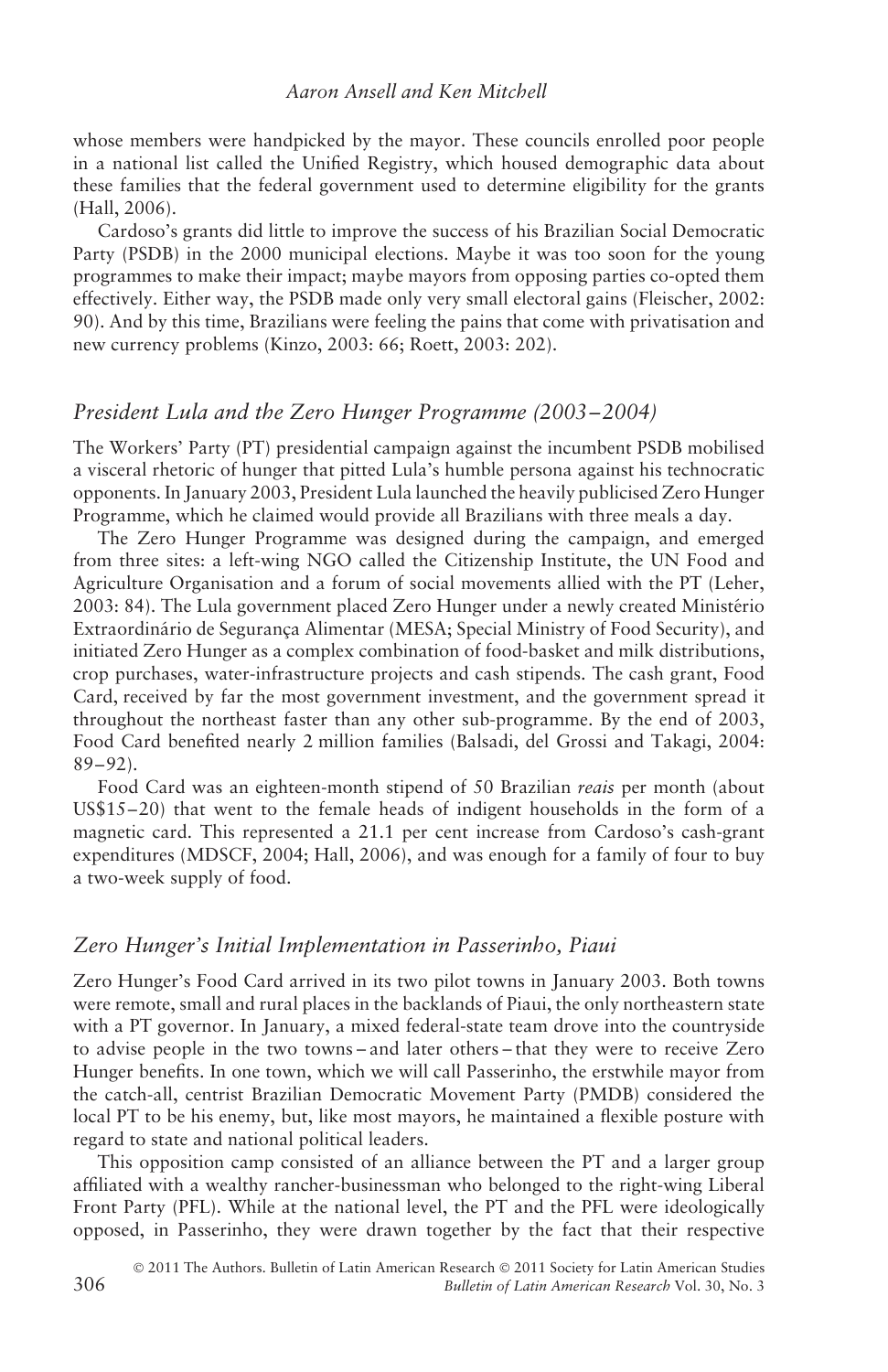leaders were siblings. The team sent field reports to the MESA indicating that the local opposition claimed the mayor had played favourites with extant Cardoso CCTs: 'The Registry shows only the families that are benefited by the grant'; 'Those who need it are not on it; some have it without needing it'; 'Our local commissions do not operate in practice'; 'the power is centralised with the mayor' (Coordinadoria do Fome Zero-Piaui, 2003). These reports account for Anthony Hall's (2006) finding that only 70 per cent of Brazil's poor were listed in the Unified Registry at that time (p. 696).

The MESA officials knew that channelling Zero Hunger monies through municipal councils hand-picked by the mayors would compromise their targeting of the poor. The Ministry thus mandated the formation of municipal 'management committees' to select Zero Hunger's beneficiaries in all 2285 municipalities in which Food Card was implemented (Balsadi, del Grossi and Takagi, 2004: 85–88). Unlike Cardoso's counsels, the Zero Hunger committees were elected in a general assembly. MESA provided the general eligibility criteria for Food Card that the committees could further specify.

In Passerinho, the PMDB mayor was furious at the Lula government. Creating elected committees to 'run his house for him' was a slap in the face. In his view, the Lula government had denied him his right to represent himself as the central benefactor of such resources. Reports from state counsellors throughout the northeast given at the Second National Food Security Meeting in Teresina in February of 2005 indicated that many mayors had reacted to Food Card with similar indignation.

Mayoral outrage fueled partisan rivalries on Zero Hunger committees. Our interviews with state counsellors and committee members in Passerinho suggested that the limited spaces available for beneficiaries encouraged accusations of partisan distribution, especially as the municipal campaign season 'heated up' in 2004. Even though Food Card had expanded CCTs, they were still a scarce resource. In Passerinho, many people understood that Food Card's distribution was determined by the committee, not the mayor. The mayor's allies tended to blame the opposition-dominated committee for 'dirty politics' if they did not receive Food Card, while supporters of the local opposition generally blamed the mayor's allies on the committee if they did not receive it.

Thus, if the Passerinho case is generalisable to other municipalities, it would suggest that Zero Hunger committees were partially successful in displacing the mayor from the role of local resource provider. But the Lula government paid a price. While mayors had typically provided meeting spaces and resources for the councils that had overseen the Cardoso grants, Zero Hunger committees worked with no guaranteed meeting space, no funds for supplies and no access to the municipal computer. Throughout the northeast, mayors were starving the committees of these resources, crippling the programme and reinforcing discourse about the Lula government's 'incompetence'. Alienating mayors from the PMDB came with an added risk. The PMDB held the plurality of mayorships in the northeast and nationally (Nicolau, 2007), and many seats in all legislative bodies (Samuels, 2008). Lula needed legislative alliance in 2004, and if local PT candidates could run as deputy-mayors on PMDB-dominated tickets, the PT could get a foothold in municipal public offices throughout Brazil. It was rumoured among PT activists and Food Security counsellors in Teresina that PMDB mayors throughout the northeast were refusing such local alliances with the PT. The national PMDB was too weak to impose local alliances on its municipal officials, but if the PT axed the management committees, PMDB leaders might prevail upon the mayors.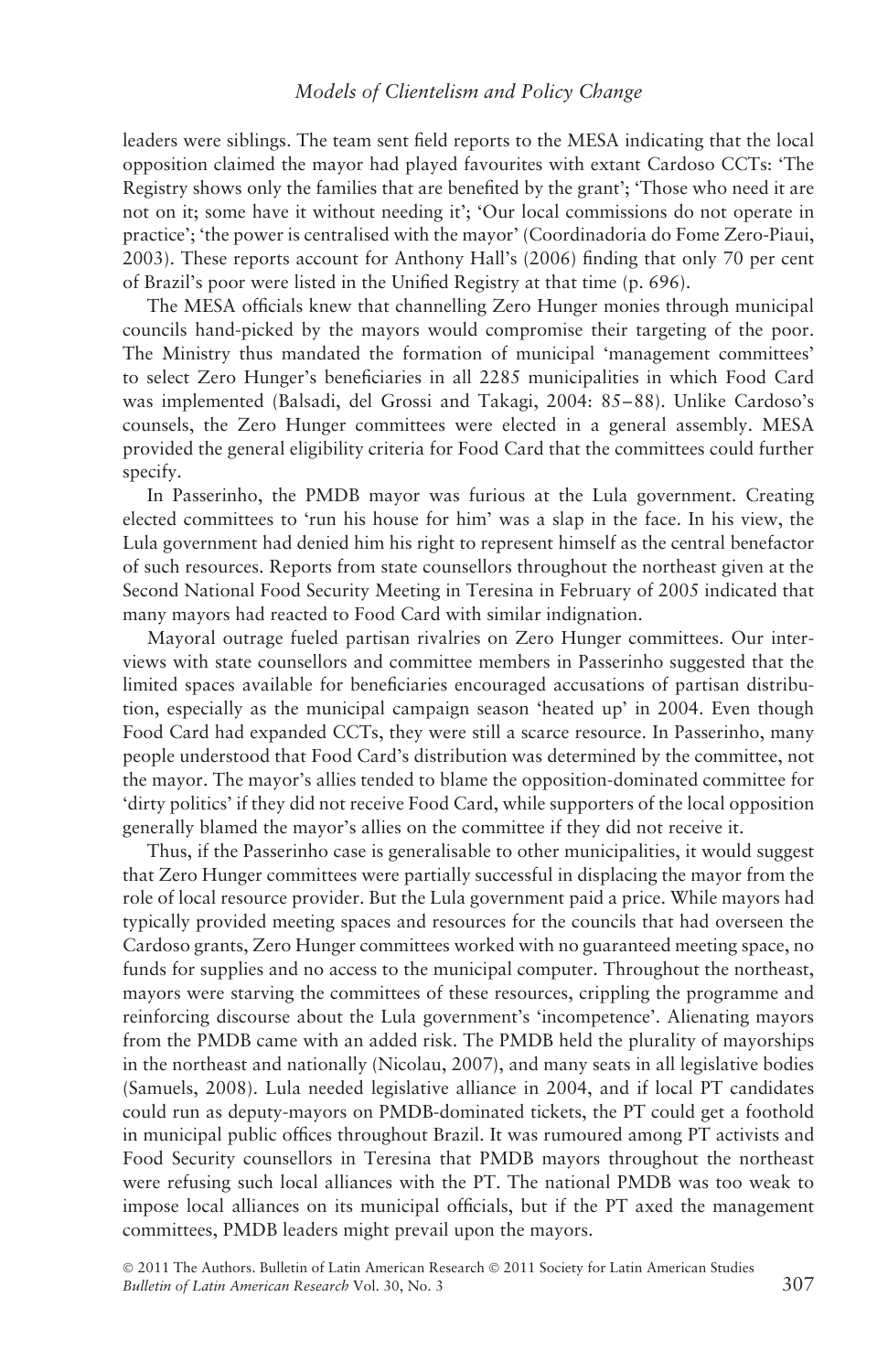## *The Municipal Elections of 2004 and the Transition to Family Stipend*

In late 2003, the federal government shifted its programmatic emphasis from Zero Hunger to a new programme, because the public perceived Zero Hunger as a failure (Hall, 2006: 696). It replaced the MESA with a new Ministry that combined Food Card with the pre-existing Cardoso grants, creating a new flagship programme, Family Stipend. The Lula government flooded the poor with Family Stipend; even families that earned more than 90 reais per capita qualified for some components of this CCT. The Brazilian congress passed legislation that took the programme one step closer to a federal entitlement (Law 10.836, January 2004), but stopped short of a constitutional guarantee of the Food Stipend to all poor people. The federal government retained the right to 'balance the number of available grants with existing budgetary endowments' (see the Special Clause under Article 5 of Law 10.836). Still, the abundance of grant spaces that the government allotted for created a de-facto entitlement, or at least an atmosphere of security, for the poor (see Kerstenetzky, 2008).

By the time Family Stipend got underway in 2004, it was clear that the new minister, Patrus Ananias, would return to the mayors the all-important control over the Unified Registry (Portaria GM/MDS 246, 2005). The elected committees were de-fanged. The new legislation allowed the mayors to control the selection of the beneficiaries. While Ananias arguably increased the potential for mayoral bossism to return to the CCT allocation process, the expansion of Family Stipend was so great that there was no scarcity of CCTs for the poor. The new minister also created formal grievance procedures for people who believe that irregularities have occurred in their municipality.

It is difficult to determine the extent to which returning control over the Unified Registry to the mayors resulted in the latter's meddling with local poverty assessment. Investigations into the Family Stipend's efficiency in targeting indicate that clientelism still has an impact on the programme (Hall, 2006), though less so than it did the Cardoso grants (Soares, Soares, Medeiros and Osório, 2006). Indeed, while Family Stipend returned control of the list to mayors, it may have taken away much of the incentive for mayors to list only their allies. Municipalities are not allotted a finite number of spaces in the programme at this point, so it costs nothing for a mayor to enrol an adversarial family, and begrudging the grant to an enemy appears crueller when most people receive the grant. The mayor's de facto discretion over allocations thus diminished when Lula expanded the coverage of CCTs. Mayors may still intervene to enrol middle-class people in Family Stipend, but this did not alter the public's perception that Lula had given them the Family Stipend. After all, they could plainly see that even people who opposed the mayors received Family Stipend. In the 2006 federal/state elections, Lula was so easily re-elected because he had picked up the support of the poorest sectors of Brazilian society that had traditionally voted more conservatively (Nicolau, 2007).

# **Discussion**

In both Brazil and Mexico, national executives implemented CCTs in order to secure electoral support of the poor by giving them cash, an innovation intended to undermine the erstwhile clientelist systems of bossism and corporatism, respectively. Our case studies show how the different types of clientelist systems created different opportunity structures leading Mexican and Brazilian presidents to make different choices about the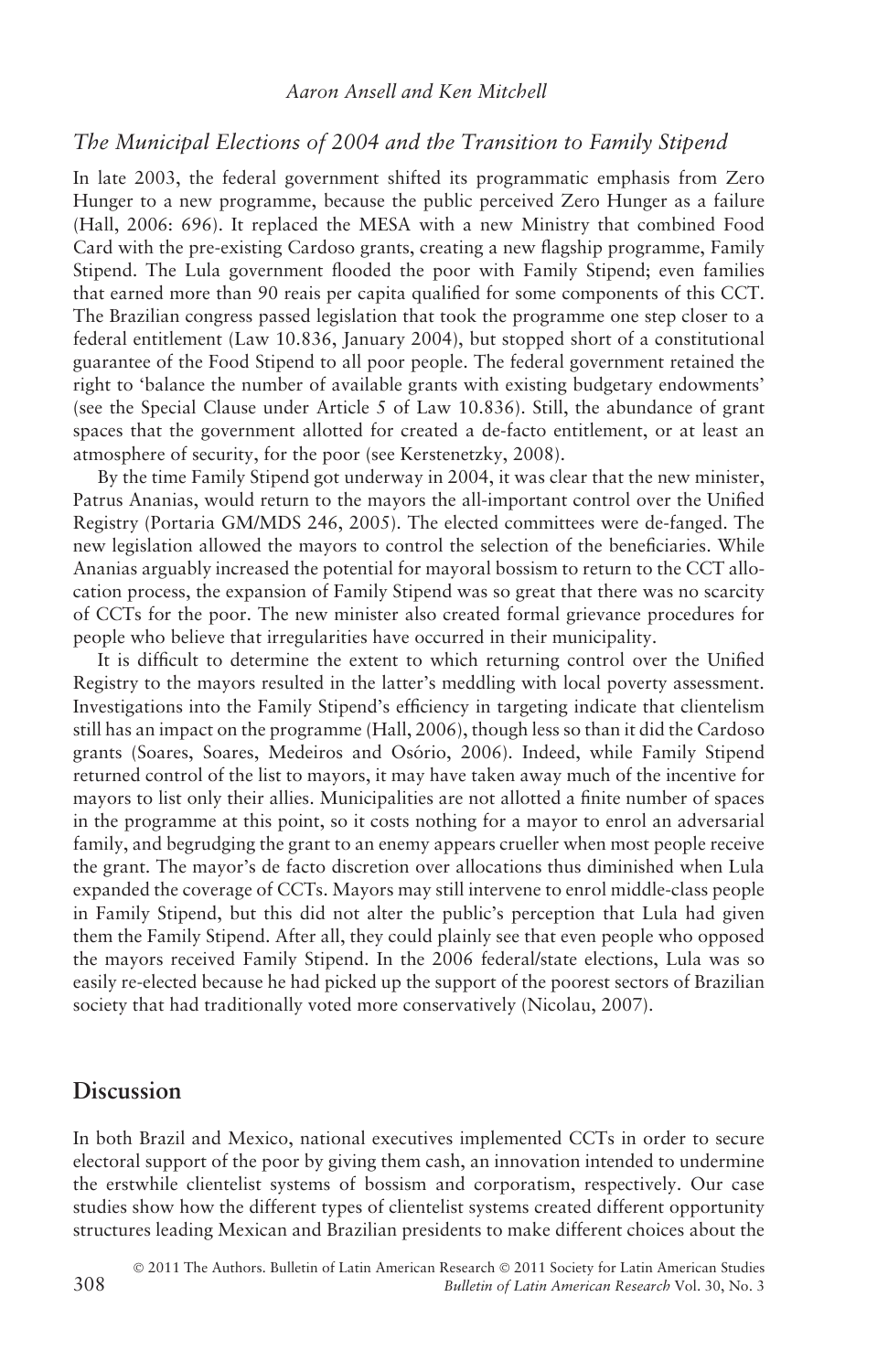timing of CCT initiation, and the use of local committees to manage the CCTs. Furthermore, we can extrapolate from these findings that presidents in bossist contexts are likely to extend CCTs to increasingly broad swathes of the population, while in corporatist (or post-corporatist) contexts, presidents are more likely to limit the coverage of CCTs.

# *Timing of CCT Initiation*

In corporatist systems, national executives (and their parties) assume more accountability when policies go right or wrong than do presidents in bossist contexts, because the latter divide credit and blame with local mayors. Thus, corporatist-system executives are more wary of ending ISI distribution programmes than bossist-system executives. If they want to end a popular ISI programme, they have to phase it out slowly and replace it simultaneously with something else. Indeed, Mexico saw a very slow phasing-out of most ISI policy in the area of food programmes (i.e. price controls and later Conasupo), and the simultaneous refashioning of policy via a parallel CCT (Progresa/Opportunities) and a few traditional government handout programmes. The latter, no doubt, were designed to compensate for the squeezing of the former, and thus helped to preserve some legitimacy for the state in the context of popular expectations derived from a corporatist legacy. Indeed, Salinas quickly expanded targeted food handouts after his disputed 1988 election, and significantly scaled them up in the run-up to the PRI's successful mid-term election of 1991. The same thing occurred with ending Conasupo and simultaneously replacing it with Progresa. In Brazil, on the other hand, considerable time elapsed between the cuts to ISI policies (and the dismantling of para-state agencies that aided the poor and middle class) in the early 1990s, and the implementation of neoliberal targeted benefits in 2000 under Cardoso (and later expanded under Lula). The neoliberal executives running Brazil during the 1990s could afford to do this politically because it is our experience that poor people in the rural northeast tend to hold their local patrons partially responsible, thus, allowing Cardoso (re-elected in 1998) to weather the adverse effect at the polls.

## *Local Committees*

Once ISI programmes have been cut or phased out, the next problem is for the executive to assume maximum credit for distributing targeted cash grants. In both corporatist and bossist contexts, presidents have good reason to employ local committees to manage CCTs. Local committees help to redirect loyalties toward the president and away from either national distributive institutions (corporatism) or mayors (bossism). In Brazil, Lula took the mayors out of the distribution circuit by assigning elected committees the job of selecting Zero Hunger beneficiaries. In a corporatist Mexico, Salinas's use of committees switched the national patron: the executive replaced the traditional corporatist Conasupo despite the fact that many food programmes did not change.

But local committees fare differently in corporatist and bossist contexts. In a corporatist system, local committees are less threatening to the leaders of national goodsdistributing institutions. Those institutions constitute independent resource circuits. Thus, Salinas's committees did little to detract from Conasupo's prestige. Salinas had to co-opt Conasupo at the national level by putting his brother in a leadership position. In Brazil, on the other hand, local committees threatened the erstwhile patrons, because patronage loyalties were municipal. The mayors fought back by starving the committees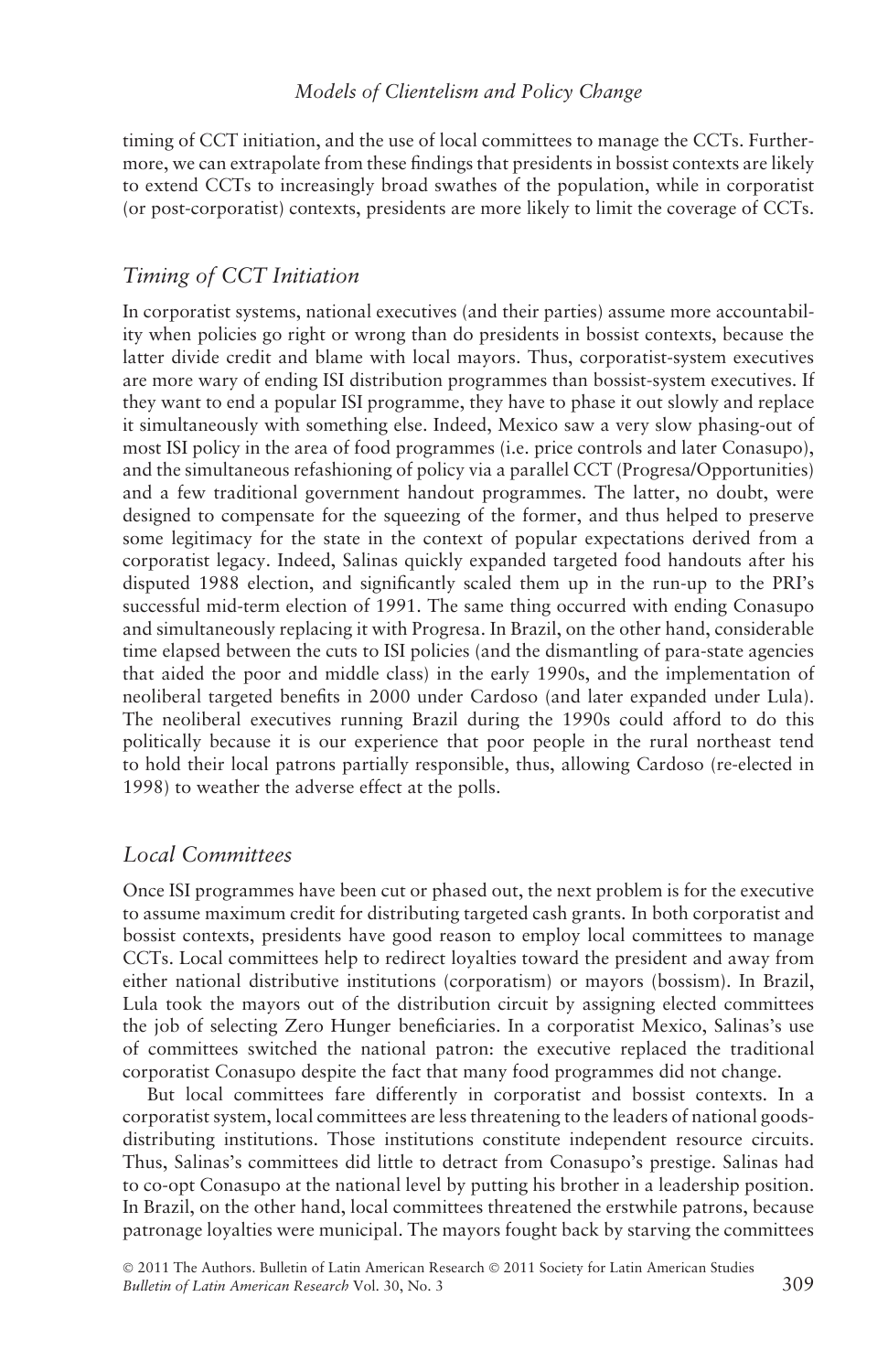of work resources (and perhaps by appealing to higher-up PMDB officials to pressure Lula into axing the committees). And they won. Thus, while committees are more of a threat to bossist clientelism than to corporatist clientelism, bossism, as a system, is more able to resist presidential centralisation than corporatism.

# *Extending the Coverage of CCTs*

The above findings allow us to speculate about the fate of CCTs in bossist versus corporatist contexts. Presidents are more likely to extend CCTs to broad swathes of the population in bossist clientelist settings, because there is a greater electoral risk associated with partial coverage. If spaces in a CCT programme are limited, more discretion exists among opposition mayors who can capture credit for the programme by selecting the benefiting families. Thus, in order to ensure that CCTs translate into electoral gains for the president, local discretion has to be attenuated through the extension of coverage to all the poor, and poverty has to be defined loosely enough that most of the population receives the CCT. Under corporatism, presidents do not worry about local mayors stealing credit by using their discretion in allocating more limited CCTs. They worry about co-opting the credit previously afforded to other national institutions. They do not have to spend as much of their budget to achieve electoral rewards.

Data on CCT extension in Mexico and Brazil bear this out. Between 2003 and 2009, the coverage of Brazil's Family Stipend inflated from 1.2 to 12.4 million families (www.mds.gov.br/bolsafamilia [accessed 30 August 2010]). Moreover, families do not have to be in 'extreme poverty' in order to receive Family Stipend; middle-class families can still receive the portions of Family Stipend that subsidise schooling. On the other hand, Mexican CCT expansion via Opportunities has grown much more slowly over the same period – 4.2–5.0 million families between 2002 and 2009 – covering nowhere near the entire 'poor' population (Figures from the Sedesol website, see Sedesol, 2010). Mexico maintains a more restrictive measure of poverty. Mexican budgetary constraints have been tighter than those in Brazil in the 2000s, but the slow expansion may also reflect the fact that there has been less to lose (in electoral terms) by keeping CCTs limited.

# **Conclusion**

CCT evolution in both Mexico and Brazil featured attempts at executive centralisation, but the shift toward presidential leadership undermined corporatist clientelism more easily than it did bossism. Indeed, Mexico is now in a post-corporatist moment of multi-party presidentialism. But Mexico's current political system remains centralised. We might frame this as a shift from one national patron (Conasupo) to another (the president). This is an easier shift for a president to accomplish than a shift from localist bossism to national presidentialism. While Lula might be slowly centralising popular loyalties in his office, he has had to abandon his direct assault on local bosses. Rather than bypass them with committees, he floods local mayors with goods.

CCT policy has become a pivotal tie binding state and society in the neoliberal era. Latin American executives who shift ISI policies to CCTs face a common challenge: to pursue this policy change without undermining their overall political legitimacy and electability. We have argued that distinguishing between bossist and corporatist models of clientelism helps to explain why Brazilian and Mexican presidents made different choices about CCTs. Conversely, examining CCT programmes in terms of their effects

© 2011 The Authors. Bulletin of Latin American Research © 2011 Society for Latin American Studies 310 *Bulletin of Latin American Research* Vol. 30, No. 3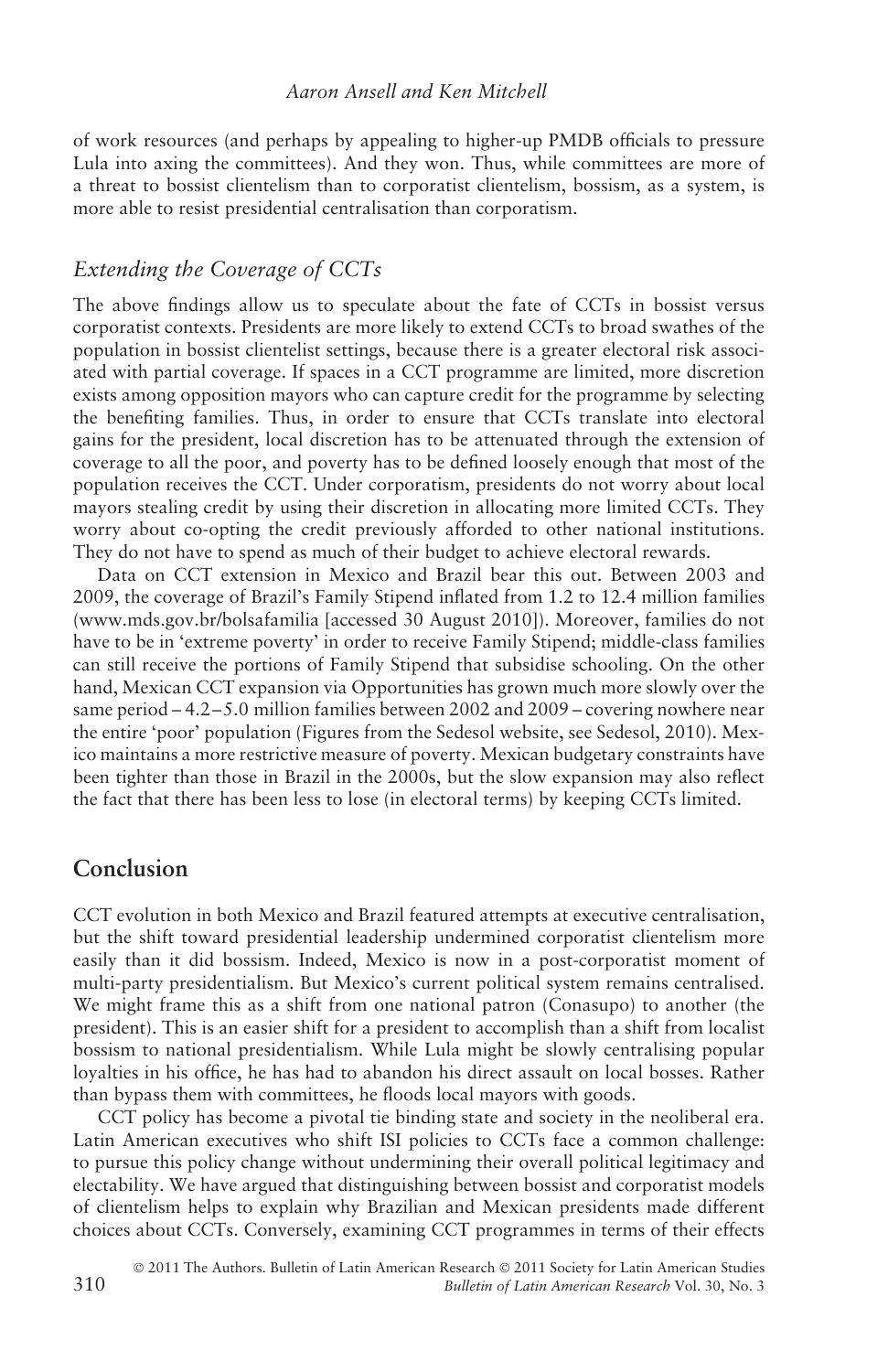on patron–client reciprocities helps us understand why these programmes more easily shore up presidentialism in Mexico than in Brazil. As observers of future social sector reform try to make sense of new transitions, considering the nature of pre-existing forms of state–society relations is a good place to start.

# **References**

- Ames, B. (2002) *The Deadlock of Democracy in Brazil.* The University of Michigan Press: Ann Arbor.
- Auyero, J. (1999) '''From the Client's Point of View'': How Poor People Perceive and Evaluate Political Clientelism'. *Theory and Society* **28**(2): 297–334.
- Balsadi, O., del Grossi, M. E. and Takagi, M. (2004) 'O Programa Cartão Alimentação (PCA) em números: balanço de sua implementação e contribuição para as políticas sociais'. *Cadernos do Centro de Estudos Avançados Multidisciplinares (CEAM)* **IV**(14): 81–99.
- Conasupo (1988) *CNC-Conasupo, 50 anos de lucha por la alimentacion. ´* Disconsa: Mexico City.
- Conasupo (1992) *Informe de autoevaluacion correspondiente a 1992. ´* Conasupo: Mexico City.
- Conasupo (1993) *Informe de autoevaluacion correspondiente a 1993. ´* Conasupo: Mexico City.
- Conasupo (1994) *Informe de autoevaluacion correspondiente a 1994. ´* Conasupo: Mexico City.
- Conasupo (1995) Conasupo: su función social. Conasupo: Mexico City.
- Cornelius, W. (1975) *Politics and the Migrant Poor in Mexico City.* Stanford University Press: Stanford.
- Cria o Programa Bolsa Família e dá outras providências (2004) Presidência da República. *Casa Civil.* Law 10.836, January 9. [WWW document]. URL http://www.planalto.gov. br/ccivil/\_Ato2004-2006/2004/Lei/L10.836.htm Site [accessed 13 November 2010].
- Diconsa (1985) *Diconsa: 1983: las tiendas seran centros integrales de distributi ´ on y servicios ´ conasupo.* Diconsa: Mexico City.
- Eisenstadt, S. N. (1973) *Traditional Patrimonialism and Modern Neopatrimonialism.* Sage Publications: Beverly Hills.
- El Economista Editorial (2005) *Comprara Diconsa a productores mexicanos: Fox ´* , 12 January. [WWW document]. URL http://www.eleconomista.com.mx/index.php [accessed 12 November 2010].
- Fleischer, D. (2002) 'The 2000 Brazilian Local Elections'. *Opiniao P ˜ ublica ´* **8**(1): 80–105.
- Fox, J. (1994) 'The Difficult Transition from Clientelism to Citizenship: Lessons from Mexico'. *World Politics* **46**(2): 151–184.
- Gay, R. (2006) *The Even More Difficult Transition from Clientship to Citizenship: Lessons from Brazil, Out of the Shadows: Political Action and the Informal Economy in Latin America.* The Pennsylvania State University Press: University Park, 195–219.
- Gobierno Mexicano (1988) *Informe de Gobierno*, Statistical Annex. Presidencia de la República: Mexico City.
- Hall, A. (2006) 'From Fome Zero to Bolsa Família: Social Policies and Poverty Alleviation under Lula'. *Journal of Latin American Studies* **38**(4): 689–709.
- Helfand, S. and Rezende, G. (2001) *The Impact of Sector-Specific and Economy-Wide Policy Reforms on Agriculture: The Case of Brazil, 1980–1998*, Working Paper. University of California: Irvine.
- Hilgers, T. (2008) 'Causes and Consequences of Political Clientelism: Mexico's PRD in Comparative Perspective'. *Latin American Politics and Society* **50**(4): 123–154.

© 2011 The Authors. Bulletin of Latin American Research © 2011 Society for Latin American Studies *Bulletin of Latin American Research* Vol. 30, No. 3 311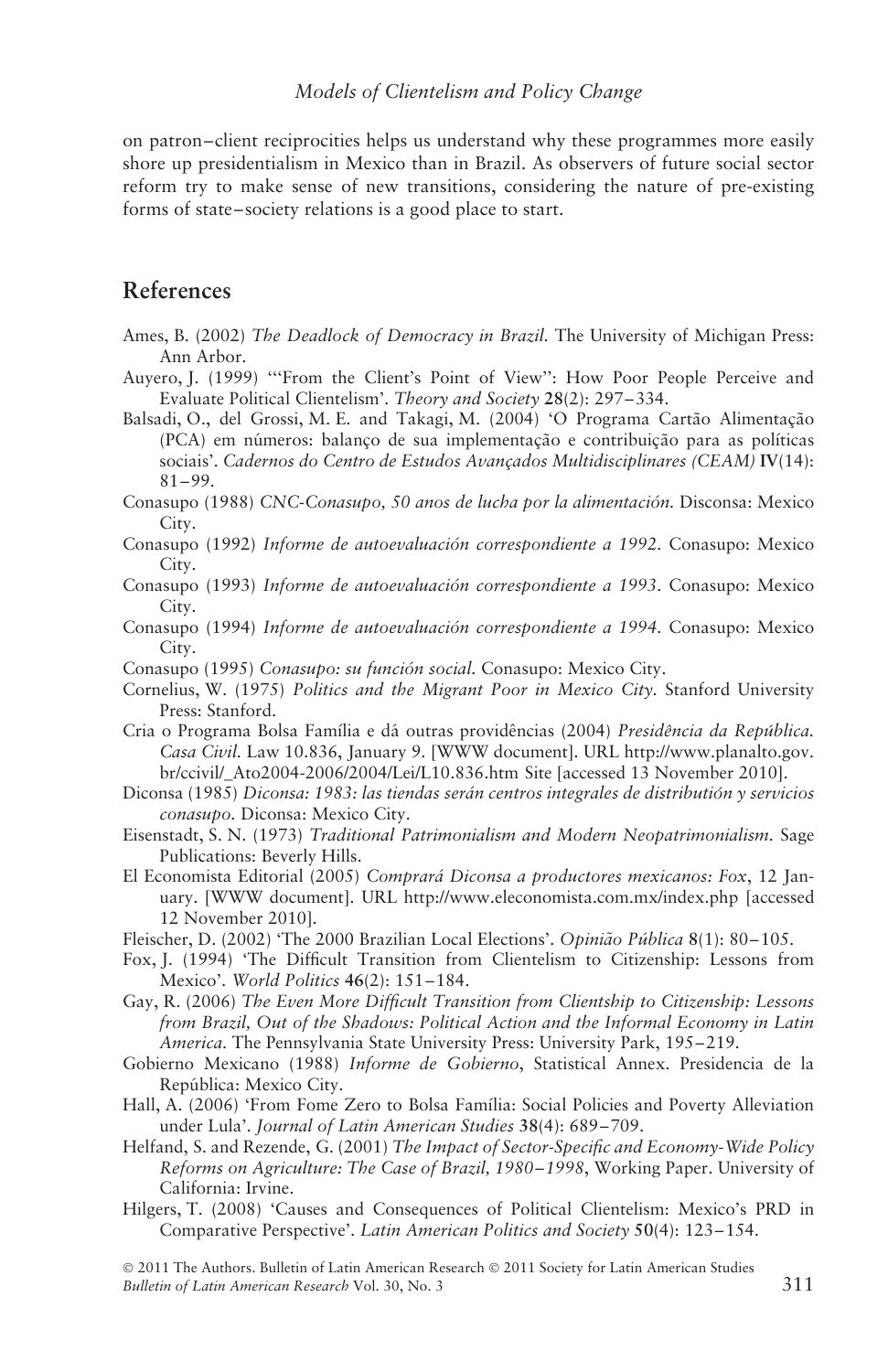- Kerstenetzky, C. L. (2008) *Development and Redistribution: The Case of the Bolsa Família Program in Brazil*. Textos Para Discussao UFF/Economia, 1–35. ˜
- Kinzo, M. A. (2003) 'Parties and Elections: Brazil's Democratic Experience Since 1985' in M. Kinzo and J. Dunkerley (eds.) *Brazil Since 1985: Economy, Polity and Society.* Institute of Latin American Studies: London, 42–62.
- Kitschelt, H. and Wilkinson, S. (eds.) (2007) *Patrons, Clients, and Policies, Patterns of Democratic Accountability and Political Competition.* Cambridge University Press: Cambridge.
- Knight, A. and Pansters, W. (eds.) (2005) *Caciquismo in Twentieth-Century Mexico.* Brookings Institute: Washington.
- L'Abbate, S. (1989) 'As políticas de alimentação e nutrição no Brasil II. A partir dos anos setentas'. *Revista de Nutrição da PUCCAMP* 2(1): 7-54.
- Landé, C. (1977) 'Group Politics and Dyadic Politics: Notes for a Theory' in S. W. Schmidt, L. Guasti, C. H. Lande and J. C. Scott (eds.) ´ *Friends, Followers, and Factions: A Reader in Political Clientelism.* University of California Press: Berkeley, 506–510.
- Leal, V. N. [1949] (1977) *Coronelismo: The Municipality and Representative Government in Brazil.* Cambridge University Press: Cambridge.
- Leher, R. (2003) 'O governo Lula e os conflitos sociais no Brasil'. *Observatorio Social de ´ America Latina* **IV**(10): 81–129.
- Lemarchand, R. and Legg, K. (1972) 'Political Clientelism and Development: A Preliminary Analysis'. *Comparative Politics* **4**(2): 149–178.
- MDSCF (2004) *Análise comparativa dos programas de proteção social*, 1995 a 2003. Ministério de Desenvolvimento Social e Combate á Fome: Brasília.
- Nicolau, J. (2007) 'As bases municipais da votação de Lula em 2006'. Cadernos do Fórum *Nacional* **6**:15–25.
- Novelli, J. and Galvão, A. (2004) 'The Political Economy of Neoliberalism in Brazil in the 1990s'. *International Journal of Political Economy* **31**(4): 3–52.
- Portaria GM/MDS 246 (2005) *Ministerio de Desenvolvimento Social e Combate ´ a Fome `* , May 20. [WWW document]. URL http://www.mds.gov.br/sobreoministerio/legislacao/ bolsafamilia/portarias/2005/Portaria%20GM%20MDS%20246%2020-5-05.pdf [accessed 13 November 2010].
- Roett, R. (2003) 'Brazil's Protracted Transition to Democracy and the Market' in C. Wise and R. Roett (eds.) *Post-Stabilization Politics in Latin America: Competition, Transition, Collapse.* Brookings Institute Press: Washington, 199–221.
- Salinas, R. (1988) *Diconsa la modernizacion comercial y la regulaci ´ on del abasto popular. ´* Instituto Naciónal de Administración Pública: Mexico City.
- Samuels, D. (2002) *Ambition, Federalism, and Legislative Politics in Brazil.* Cambridge University Press: Cambridge.
- Samuels, D. (2008) 'The Gubernatorial Coattails Effect: Federalism and Congressional Elections in Brazil'. *The Journal of Politics* **62**: 240–253.
- Sedesol (2010) *Secretaría de Desarollo Social*. [WWW document]. URL http://www. sedesol.gob.mx [accessed 30 August 2010].
- Soares, F. V., Soares, S., Medeiros, M. and Osório, R. (2006) *Programas de transferência de renda no Brasil: impactos sobre a desigualdade, Anais do XXXIV Encontro Nacional de Economia*. (Proceedings from the 34<sup>th</sup> Brazilian Economics Meeting) 156, ANPEC – Associação Nacional dos Centros de Pósgraduação em Economia. Rio de Janeiro.

Taylor, L. (2004) *Citizenship and Client-ship in Latin America.* Lynne Reinner: Boulder.